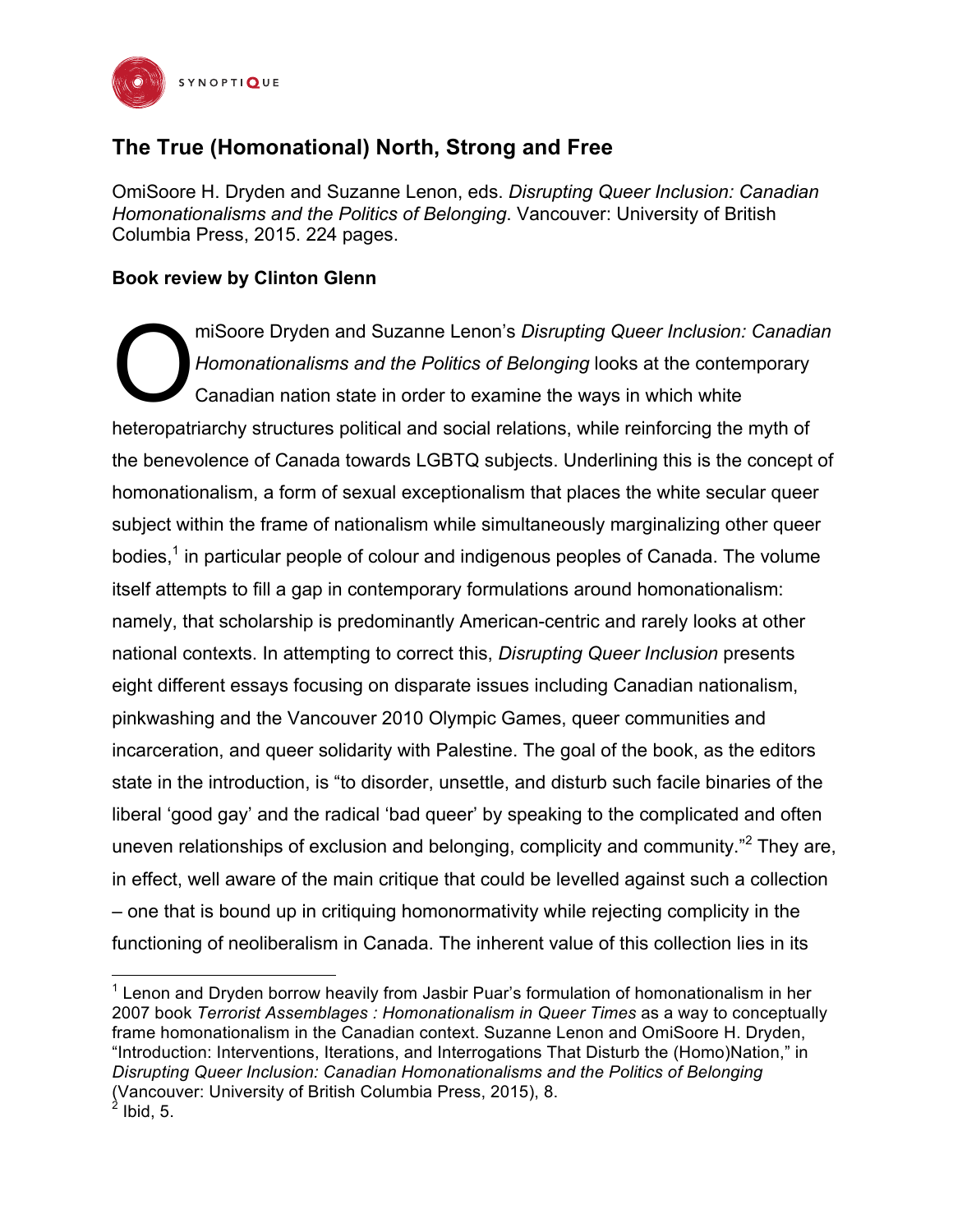reflexive nature, as well as in its interjections on discourses surrounding Canadian nationhood, particularly in relation to the commonly held perception that Canada is a safe haven for LGBTQ individuals. As the editors note, Canada presents itself as a country which champions human rights, while simultaneously denying the foundation of the nation built upon white heteropatriarchy: "the idea of Canada as a safe haven is decidedly questionable, relying as it does both on the erasure of violences and on benevolent colonial practices."<sup>3</sup> Most importantly, the editors steer clear of setting down the parameters of what constitutes queerness; rather, each of the essays is allowed to shape their own theorizations around queerness and how it functions in relation to homonationalism and settler-colonialism.

However, the volume isn't without its problems. *Disrupting Queer Inclusion* has a tendency to present Canada as a homogenous nation, rather than a confederation of various regional, linguistic, and political differences, in spite of the clear differences in geographical and social position in each essay. While the editors note that the pluralisation of homonationalism in the book's title is deliberate, stating that the "chapters collectively present a snapshot of these variegated formations of homonationalisms at different temporal and spatial sites,<sup>"4</sup> this intention is often made unclear as one proceeds through the book. *Disrupting Queer Inclusion* fails to address the ways in which homonationalisms can be seen as functioning differently in various parts of the country, as in, for example, provinces that have greater control over immigration and social policy like Québec. Apart from the short though excellent chapter on the Montreal-based Prisoner Correspondent Project by Marty Fink, the book glosses over the existence of Francophone Québec, reinforcing this volume as an analysis of Anglophone Canada, predominantly that west of the Ontario-Québec border, rather than a true examination of the country and all its disparate parts.

Further, the book's critique of white settler-colonial heteropatriarchy, its *raison d'etre*, tends to place the *settler-colonial* aspect of this triad as an afterthought. A single

  $3$  Ibid, 11.

 $<sup>4</sup>$  Ibid, 8.</sup>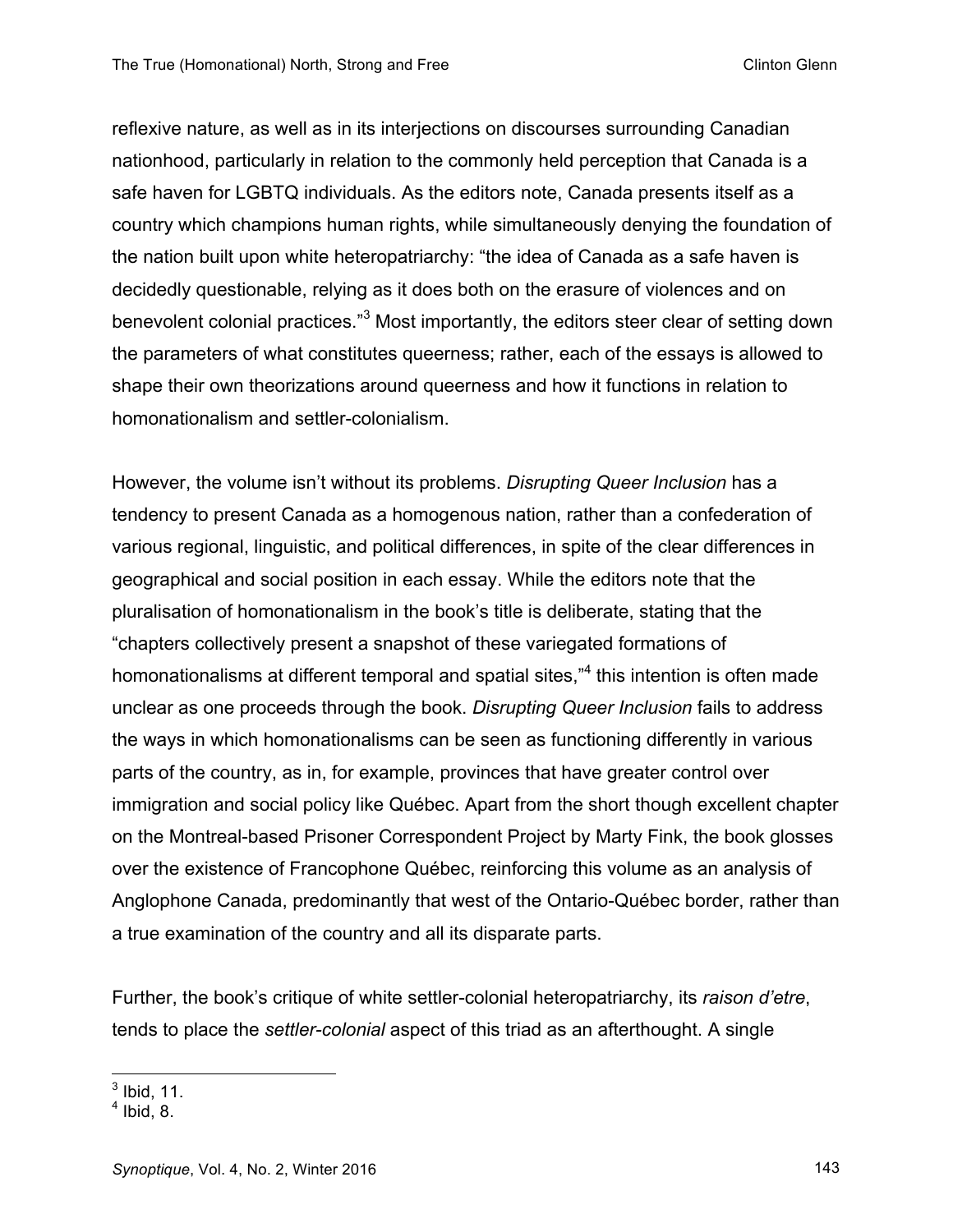chapter, "Pink Games on Stolen Land: Pride House and (Un)Queer Reterritorializations," addresses the complicity of queerness in colonialism and its impact indigenous rights under the guise of Pride House at the 2010 Vancouver Winter Olympic Games. This is not to suggest that the volume should have made this dynamic its central focus—there are a number of other texts that exist, such as *Queer Indigenous Studies: Critical Interventions in Theory, Politics, and Literature<sup>5</sup>* (2011) that fill this gap. Perhaps this can be put down to a problem of framing: in attempting to tackle a country as large and diverse as Canada, the editors clearly had to make choices in what to include within the book. While the editors introduce homonationalism in the introduction and allow the various essays to pick up on its functioning on a political and social level, the lack of a concluding chapter makes the volume feel like a very slight incursion in the neoliberal structures that reify white heteropatriarchy as the default within Canadian society. If, in effect the activist tactics that are presented in a number of these essays are meant to effect a wholesale change in social relations across the country, the ways in which this can be brought into the larger political sphere, short of a social revolution, remain vague and murky. While one may be tempted to read this criticism as a very pessimistic reaction to the volume, it is precisely because of the various potentialities the authors see for a push-back against homonationalisms in Canada that makes the lack of directive all that more disappointing.

Despite these drawbacks, *Disrupting Queer Inclusion* presents a rich and diverse set of voices all drawing attention to the functioning of homonationalism and the reinforcement of white heteropatriarchy as underpinning the Canadian State. What I find most interesting is that the text itself remains a stark reminder of the long, dark Harper government years, where Canadian politics spoke out one side of its mouth, promoting the country as a safe place for LGBTQ immigrants, while simultaneously forcing them to integrate into a nation built upon white supremacy. As the editors note, "[t]he Conservative government's 2013 'Speech from the Throne' perpetuated this unwriting

 

<sup>&</sup>lt;sup>5</sup> See: Qwo-Li Driskill, Chris Finley, Brian Joseph Gilley, and Scott Lauria Morgensen, editors, *Queer Indigenous Studies: Interventions in Theory, Politics, and Literature* (Tuscon, AZ: University of Arizona Press, 2011).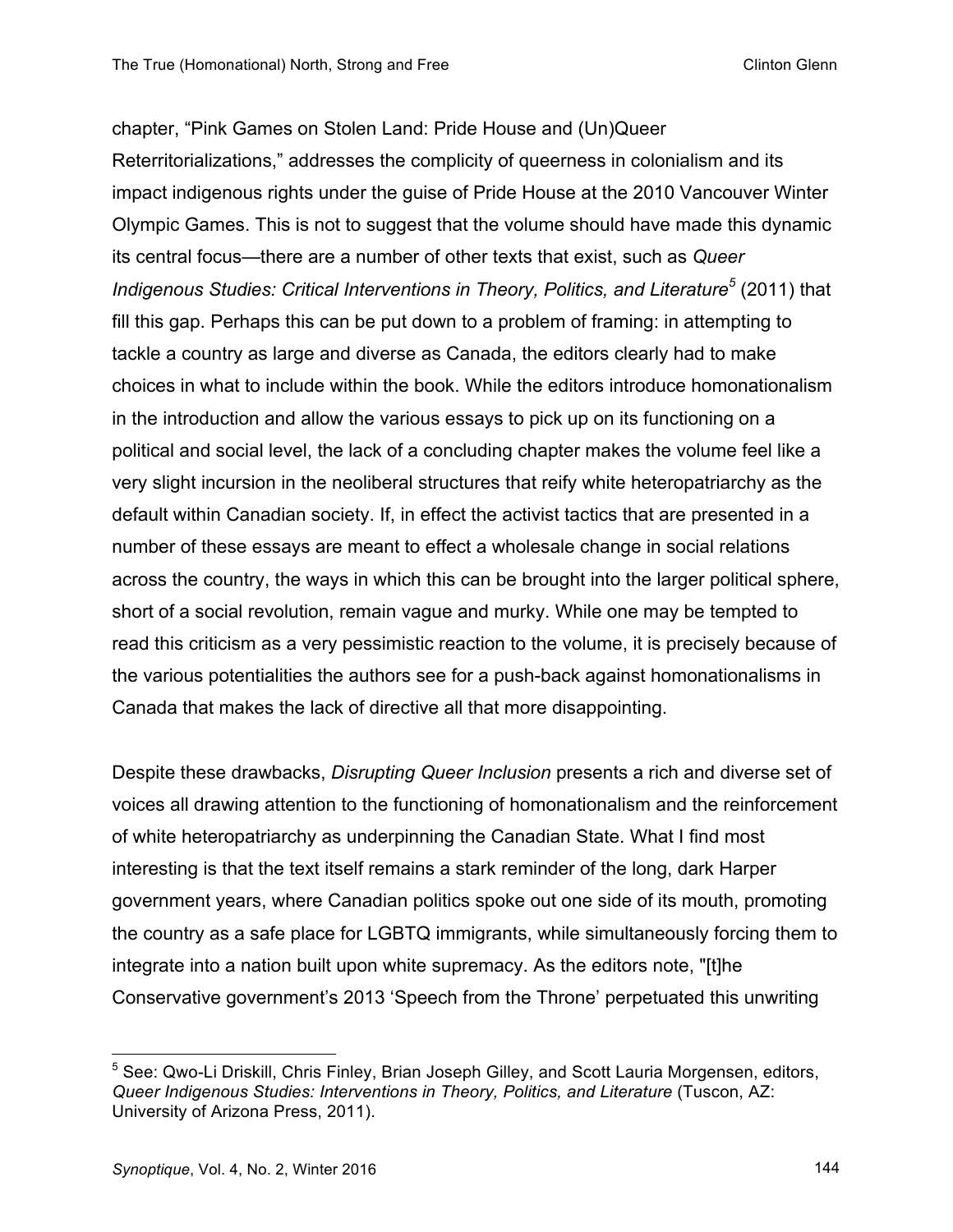and disavowal of conquest, genocide, and slavery as foundational to the building of the nation."<sup>6</sup> contributing to a wholesale rejection of any understanding of how Canada is the way it is. The recent change in government at the federal level may impact the editors' arguments; with Prime Minister Justin Trudeau's claims to work on a nation-tonation dialogue with Canada's First Nations, Métis, and Inuit peoples, the social field they are critiquing is shifting (however so slightly) to the left. In effect, *Disrupting Queer Inclusion: Canadian Homonationalisms and the Politics of Belonging* is more representative of how queerness has been regulated, and by extension become regulatory, under the auspices of the Harper Conservatives, than a sustained critique that can easily shift between political factions in Canadian federal politics. It would be interesting to revisit a number of the included topics in the years to come, particularly to question how far the Liberal Party of Canada's "sunny ways" go towards correcting some of the structural violence that homonationalism inflicts on disparate communities in the country.

Clinton Glenn is a Master's student in the Department of Art History at Concordia University.

 $6$  Ibid, 10.